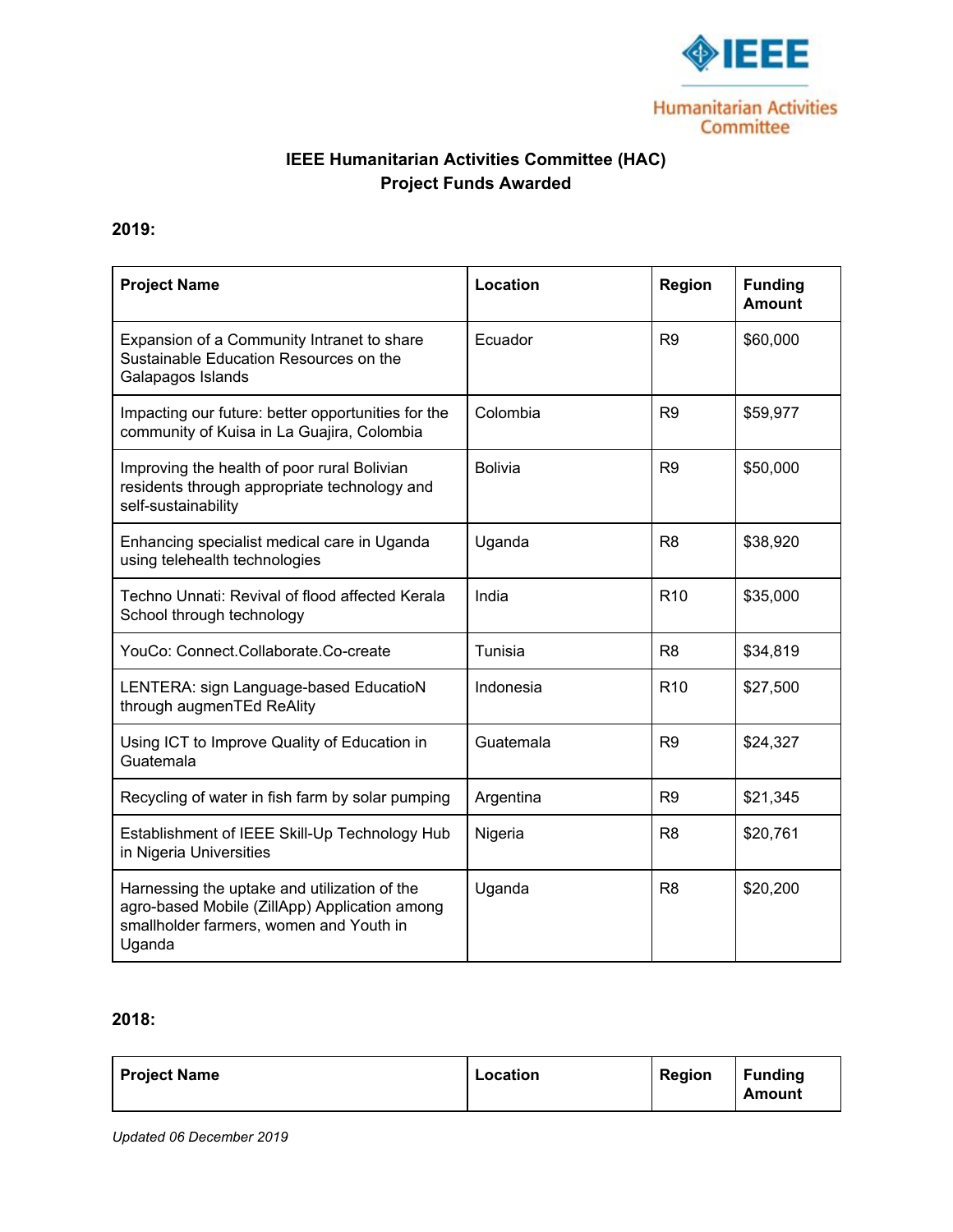

### **Humanitarian Activities** Committee

| <b>HopeOneSource</b>                                                                                                                                   | Washington, DC, USA            | R <sub>2</sub>  | \$57,500 |
|--------------------------------------------------------------------------------------------------------------------------------------------------------|--------------------------------|-----------------|----------|
| A Community Intranet to Share Sustainable<br>Education Resources among schools on the<br>Island of San Cristobal, the Galapagos Islands                | Ecuador                        | R <sub>9</sub>  | \$53,000 |
| Towards a Smart Village through solar-powered<br>desalinization for the indigenous Wayúu peoples<br>living in the Guajira peninsula desert             | Colombia                       | R <sub>9</sub>  | \$48,000 |
| Investing in Rural Haiti - Solar at St. Paul's in<br>Petit Trou de Nippes                                                                              | Haiti                          | R <sub>9</sub>  | \$45,000 |
| Smart Farming in Uganda                                                                                                                                | Uganda                         | R <sub>8</sub>  | \$40,000 |
| Poverty Alleviation of Farmers using Affordable<br>Technology in Agriculture                                                                           | India                          | R <sub>10</sub> | \$30,000 |
| Improvement and diffusion of a wind water<br>pumping system with electronic control.<br>Solutions for settlers in the Patagonia steppe of<br>Argentina | Argentina                      | R <sub>9</sub>  | \$26,000 |
| Human Trafficking Survivors Software School &<br>Impact Agency                                                                                         | San Francisco Bay<br>Area, USA | R <sub>6</sub>  | \$25,000 |
| Hydraulic Ram Pump for Clean Water in Rural<br>Area                                                                                                    | Malaysia                       | R <sub>10</sub> | \$21,700 |
| Refining the design and implementation of the<br>Neopenda 4-in-1 vital signs monitor to save lives<br>at birth in Ugandan communities                  | Uganda                         | R <sub>8</sub>  | \$10,000 |
| Bringing Life Back to Rohingya                                                                                                                         | Bangladesh                     | R <sub>10</sub> | \$6,776  |

### **2017:**

| <b>Project Name</b>                                                                                           | Location                    | <b>Region</b>   | <b>Funding</b><br><b>Amount</b> |
|---------------------------------------------------------------------------------------------------------------|-----------------------------|-----------------|---------------------------------|
| <b>HopeOneSource</b>                                                                                          | Washington, DC, USA         | R <sub>2</sub>  | \$40,000                        |
| <b>Facilitating Technology Enhanced Community</b><br>Healthcare Delivery in 2 IST-Africa Partner<br>Countries | Namibia and South<br>Africa | R <sub>8</sub>  | \$38,766                        |
| Sahabat Bundaku, an mHealth application to<br>empower midwives and mothers - Scaling up in                    | Java and Bali               | R <sub>10</sub> | \$35,000                        |